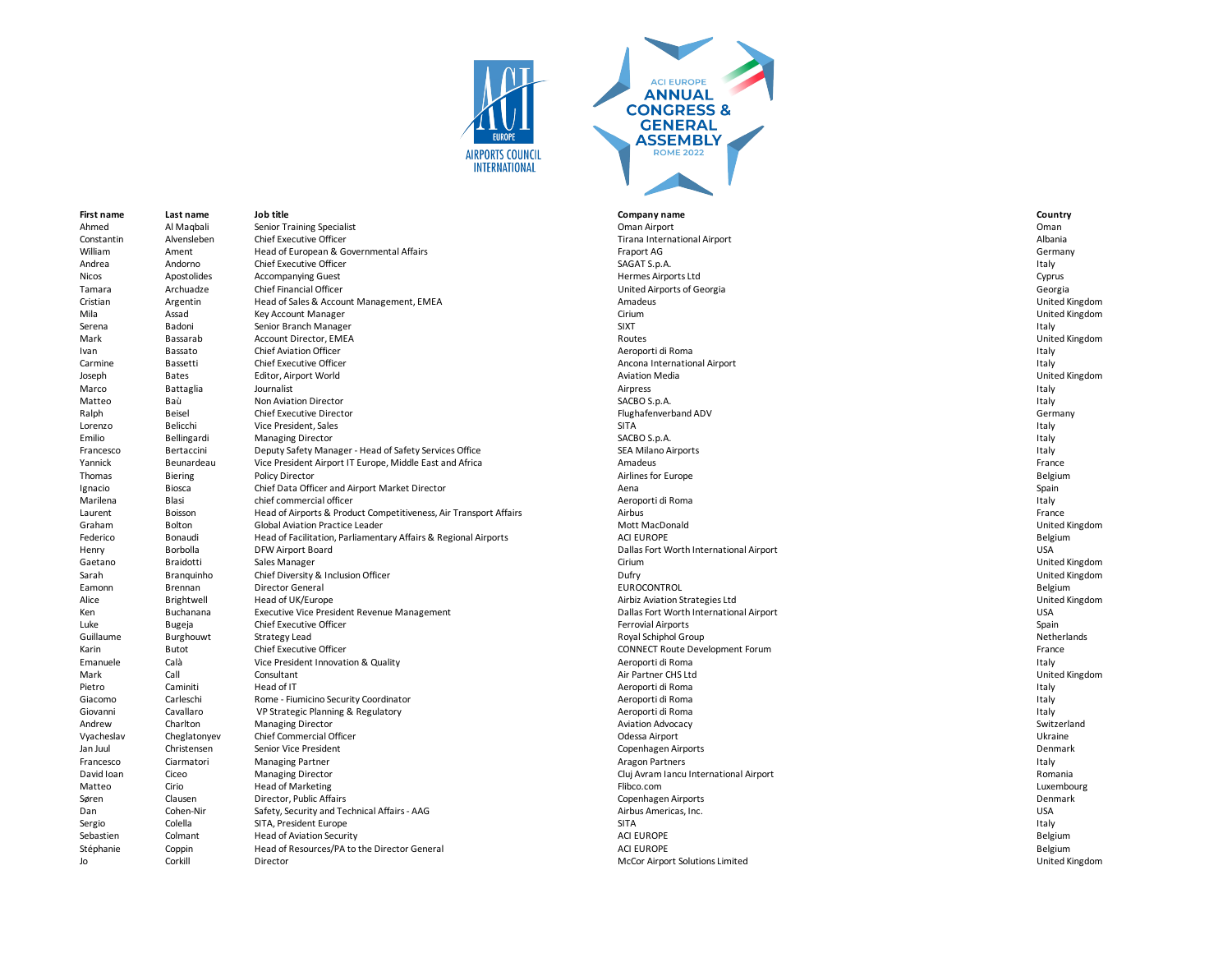| Filip          | Cornelis         | Director for Aviation                             | <b>European Commission</b>            | Belgium               |
|----------------|------------------|---------------------------------------------------|---------------------------------------|-----------------------|
| Giulio         | Corte            | Technical Director - Aviation                     | <b>WSP</b>                            | United Kingdom        |
| Pierre         | Coutu            | <b>AMPAP Administrator</b>                        | ACI-ICAO AMPAP                        | Canada                |
| Kata           | Cserep           | Managing Director, Aviation, Travel & Tourism     | ICF                                   | United Kingdom        |
| Chris          | Cuttle           | Manager                                           | <b>Frontier Economics</b>             | United Kingdom        |
| Davide         | D'amico          | Head of Corporate Communication                   | <b>ITA Airways</b>                    | Italy                 |
| Sakyi          | Daniel Amo       | Field Officer                                     | Smart and Discount Pty ltd            | United Kingdom        |
| Elisabetta     | de Bernardi      | <b>Investment Director</b>                        | Atlantia                              | Italy                 |
| Bastiaan       | de Bruijne       | General Counsel                                   | <b>ACI EUROPE</b>                     | Belgium               |
| Alexandre      | De Joybert       | Head of Sustainability                            | <b>ACI EUROPE</b>                     | Belgium               |
| Luis Felipe    | de Oliveira      | Director                                          | <b>ACI World</b>                      | Canada                |
| Claudio        | De Vincenti      | Chairman                                          | Aeroporti di Roma                     | Italy                 |
| Luk            | De Wilde         | Senior Aviation Editor                            | <b>TM Aviation News</b>               | Belgium               |
| Korijn         | Defever          | Senior Development Lead                           | <b>Brussels Airport Intelligence</b>  | Belgium               |
| Francisco      | Dellion          | Directeur infra Key Account Manager               | <b>KONE</b>                           | France                |
| Erik           | Derogee          | SESAR Program Manager                             | Schiphol Airport                      | Netherlands           |
| Jorge          | Dieguez          | Director EU Affairs                               | <b>IATA</b>                           | Switzerland           |
| Mariano        | Domingo Calvo    | Infrastructure & IT Director                      | Aena                                  | Spain                 |
| Bruna          | Donini           | Country Manager Italy                             | Green Furniture Concept               | Italy                 |
| Jean Philippe  | Doyen            | President West & Southern Europe Territory        | <b>SIXT</b>                           | France                |
|                |                  |                                                   |                                       |                       |
| Simon          | Dreschel         | Chief Executive Officer                           | Aéroport de Bordeaux Mérignac         | France                |
| Oleksiy        | Dubrevskyy       | Director General                                  | <b>Boryspil International Airport</b> | Ukraine               |
| Michael        | Eggenschwiler    | Chief Executive Officer                           | Hamburg Airport                       | Germany               |
| Anoud          | Eisa             | Manager International Affairs Europe              | <b>Etihad Airways</b>                 | Belgium               |
| Dan            | Elliott          | Director                                          | <b>Frontier Economics</b>             | <b>United Kingdom</b> |
| Maria Vittoria | Emiliani         | <b>Executive Assistant</b>                        | <b>SIXT</b>                           | Italy                 |
| Kent           | Espersen         | Aviation Director - EMEA                          | Envirosuite                           | Denmark               |
| David          | Esteban          | <b>Business Development Manager</b>               | Indra Sistemas                        | Spain                 |
| Heath          | Evans            | <b>Managing Partner</b>                           | assured Europe                        | <b>United Kingdom</b> |
| Philippe       | Eydaleine        | Head of Public Affairs Europe                     | <b>Etihad Airways</b>                 | Belgium               |
| Denise         | Farese           | <b>Aviation Consultant</b>                        | To70                                  | Italy                 |
| Alison         | Farrington       | Content editor                                    | <b>Essential Communications</b>       | United Kingdom        |
| Fabrizio       | Favara           | Chief Strategist                                  | Ferrovie dello Stato, Italy           | Italy                 |
| Sophy          | Fayaud           | Development Director                              | Egis                                  | France                |
| David          | Feldman          | <b>Managing Partner</b>                           | <b>Exambela Consulting</b>            | Switzerland           |
| Rafael         | FernÃj ndez      | <b>Operations Director</b>                        | Aena                                  | Spain                 |
| Patricia       | Fernandez Reid   | Director                                          | Arup                                  | United Kingdom        |
| Ira            | Fernández-Lázaro | Head of Strategic Planning                        | <b>Dusseldorf Airport</b>             | Germany               |
| Karl           | Fesl             | <b>Director Airports</b>                          | Frequentis AG                         | Austria               |
| Joanna         | Fic              | Senior Vice President                             | Moody's Investors Service             | United Kingdom        |
| Alessandro     | Fidato           | Chief Operating Officer                           | <b>SEA Milan Airports</b>             | Italia                |
| Frank          | Fink             | Manager European and Governmental Affairs         | Fraport AG                            | Germany               |
| Antonella      | Fiorito          | dssa                                              | Press                                 | Italy                 |
| Corrado        | Fischer          | Direttore Operativo                               | SAVE SPA                              | Italia                |
| Alison         | FitzGerald       | Chief Operating Officer                           | London City Airport                   | United Kingdom        |
| Aidan          | Flanagan         | Head: Safety, Capacity, ATM & Single European Sky | <b>ACI EUROPE</b>                     | Belgium               |
| Tamara         | Fleuti           | <b>Aviation Director Europe</b>                   | Hill International N.V.               | Switzerland           |
|                | Fleuti           |                                                   |                                       | Switzerland           |
| Emanuel        |                  | Head of Sustainability & Environment              | Flughafen Zürich AG                   |                       |
| Abraham        | Foss             | Chief Executive Officer                           | Avinor                                | Norway                |
| Morgan         | Foulkes          | Deputy Director General                           | <b>ACI EUROPE</b>                     | Belgium               |
| Antonio        | Fraccari         | Chief Executive Officer                           | <b>ADR Mobility Srl</b>               | Italy                 |
| Katherine      | Fremantle        | Senior Sustainability Consultant (PIEMA)          | <b>WSP</b>                            | United Kingdom        |
| Richard        | Frizon           | <b>Executive Director Ad Interim</b>              | SESAR 3 Joint Undertaking             | Belgium               |
| Adrian         | Gane             | Senior Advisor                                    | <b>Etihad Airways</b>                 | <b>UAE</b>            |
| Tom            | Gersbach         | <b>Managing Partner</b>                           | assured Europe                        | Ireland               |
| Angelo         | Ghigliano        | Vice President Sixt Italy                         | <b>SIXT</b>                           | Italy                 |
| Anne-Cecile    | Gibault          | <b>Strategy Director</b>                          | Aéroports de la Côte d'Azur           | France                |
| Prof. Enrico   | Giovannini       | Minister Infrastructure & Sustainable Mobility    | Infrastructure & Sustainable Mobility | Italy                 |
| Andrzej        | Gniadkowski      | Head of Strategy Department                       | Polish Airports State Enterprise      | Poland                |
| Johan          | Godin            | <b>Managing Director</b>                          | AviaVox BV                            | Netherlands           |
| Franck         | Goldnadel        | Chairman of the Management Board                  | Aéroports de la Côte d'Azur           | France                |
| María          | Gómez Rodríguez  | Directora de Comunicacion                         | Aena                                  | Spain                 |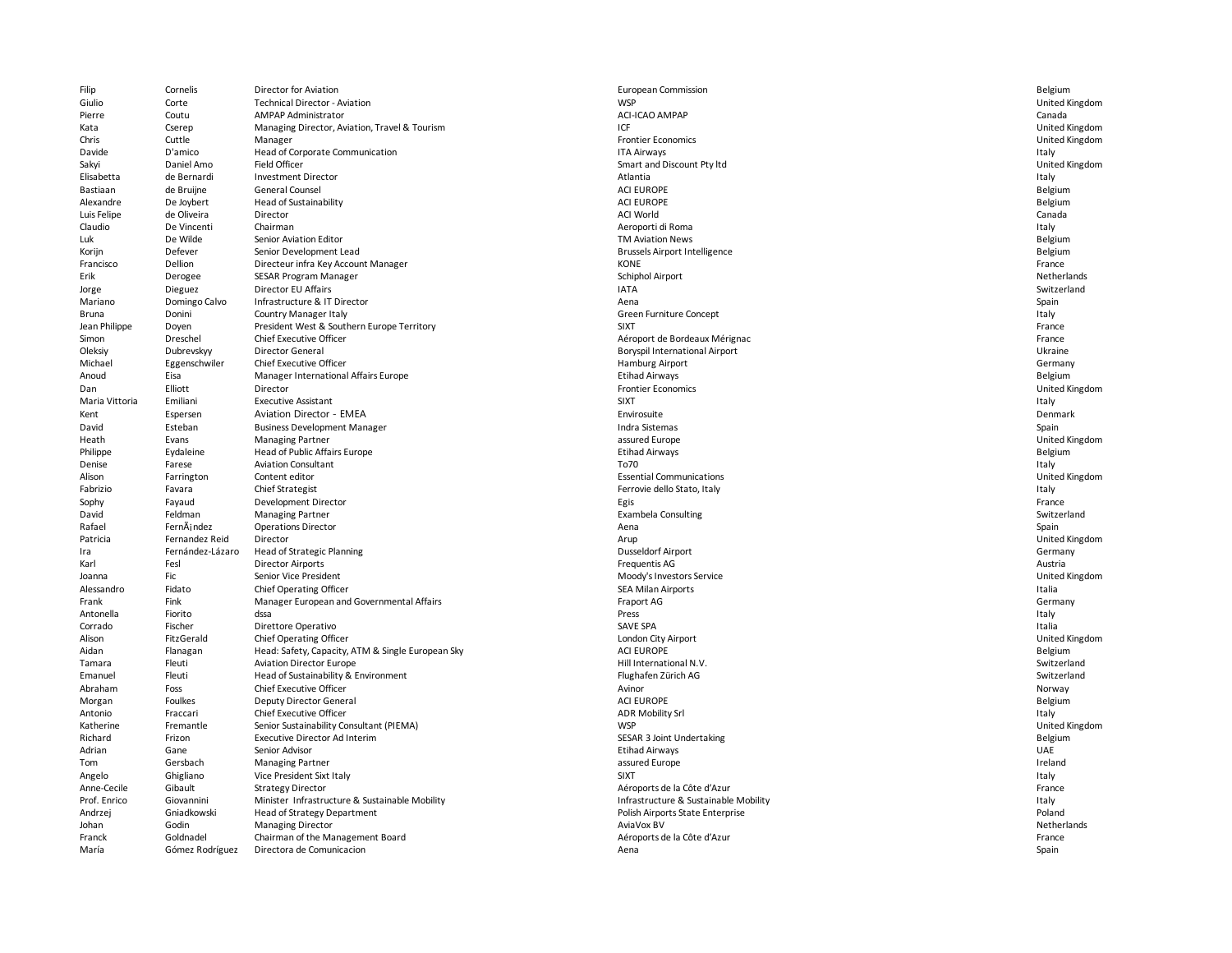| Kate              | Goodacre    | <b>Events Manager</b>                                                    | <b>Aviation Media</b>                  | United Kingdom |
|-------------------|-------------|--------------------------------------------------------------------------|----------------------------------------|----------------|
| Olga              | Gorlovskaya | Director                                                                 | Societe Generale                       | United Kingdom |
| Ray               | Gray        | <b>Strategic Advisor</b>                                                 | Ricondo & Associates, Inc.             | Ireland        |
| Nikolaus          | Gretzmacher | Senior Vice President Operations                                         | Vienna International Airport           | Austria        |
| Alison            | Grinter     | <b>Events Director</b>                                                   | <b>Aviation Media</b>                  | United Kingdom |
| Tanja             | Grobotek    | <b>Director Europe Affairs</b>                                           | CANSO                                  | Belgium        |
| Claudia           | Guadagni    | Director                                                                 | <b>ALMA TV</b>                         | Italy          |
| Jean-Francois     | Guitard     | Director B.U General Aviation & Business Development                     | Aéroports de la Côte d'Azur            | France         |
| Thomas            | Günther     | Sales and Key Account Director                                           | Frequentis Orthogon                    | Germany        |
| Tine              | Haas        | Director Airports & Aviation                                             | <b>Dornier Consulting</b>              | Germany        |
| Rickard           | Haglund     | Legal Counsel                                                            | Swedavia AB                            | Sverige        |
| Marlies           | Hak         | Consultant                                                               | Royal NLR                              | Netherlands    |
| Oeyvind           | Hallquist   | Senior Advisor                                                           | Avinor                                 | Norway         |
| Heidi             | Hallquist   | Need to do a badge still                                                 |                                        |                |
| Donal             | Handley     | Chief of Staff, Director General's Office                                | EUROCONTROL                            | Belgium        |
| Paul              | Hanly       | Senior Vice President                                                    | Ricondo                                | <b>USA</b>     |
| Philippe          | Hautrive    | Deputy Chief Operating Officer, EMEA                                     | Lagardere Travel Retail                | France         |
| Thomas            | Henningsen  | Partner                                                                  | Blueprint                              | Denmark        |
| Ulrich            | Heppe       | <b>Managing Director</b>                                                 | Flughafen Stuttgart GmbH               | Germany        |
| Cãlin             | Hera        | <b>Business Development Manager</b>                                      | <b>KONE</b>                            | Finland        |
| Conor             | Hoey        | Director                                                                 | Arup                                   | United Kingdom |
| Henrik            | Hololei     | Director-General MOVE                                                    | European Commission                    | Belgium        |
| Sabine            | Hornig      | Director Political Affairs & Business Development                        | DFS - Deutsche Flugsicherung GmbH      | Germany        |
| Natasa            | lacovides   | Senior Manager Human Resources                                           | Hermes Airports Ltd                    | Cyprus         |
| Kostas            | latrou      | <b>Chief Executive Officer</b>                                           | ATN - Air Transport News               | Canada         |
| Shahid            | Imran       | <b>Financial Adviser</b>                                                 | Ali Shah Trading Company               | Pakistan       |
| Sveinbjorn        | Indridason  | Chief Executive Officer                                                  | Isavia                                 | Iceland        |
| Julian            | Jäger       | Member of the Board & Chief Operating Officer                            | Vienna International Airport           | Austria        |
| Ivan              | Jakovljevic | Chief Operating Officer                                                  | Ink Innovation                         | Spain          |
| Adrian            | James       | Head of Sales & Account Management Southern Europe, Middle East & Africa | Amadeus                                | France         |
| Goran             | Jandreoski  | <b>Chief Executive Officer</b>                                           | Airports of Montenegro                 | Montenegro     |
| Olivier           | Jankovec    | Director General                                                         | <b>ACI EUROPE</b>                      | Belgium        |
| Thomas            | Jessberger  | <b>Managing Director</b>                                                 | Sasse Aviation Service GmbH            | Germany        |
| Aurelie           | Joly        | <b>Head of European Affairs</b>                                          | Group ADP                              | France         |
| Eleni             | Kalovirou   | Chief Executive Officer                                                  | Hermes Airports Ltd                    | Cyprus         |
| Panagiota (Peggy) | Karampela   | <b>Accompanying Guest</b>                                                | Athens International Airport           | Greece         |
| Dusan             | Keketi      | Chief Executive Officer                                                  | Airport Bratislava                     | Slovakia       |
| Huseyin           | Keskin      | Director General DHMI, Turkey                                            | <b>DHMI</b>                            | Turkey         |
| Shahid Imran      | Khan        | <b>Managing Director</b>                                                 | Ali Shah Trading Company               | Pakistan       |
| Sergiy            | Khyzhnyak   | Director Commercial and Strategy                                         | <b>Boryspil International Airport</b>  | Ukraine        |
| Josip             | Klišmanić   | General Manager                                                          | Zadar Airport                          | Croatia        |
| Adam              | Klusek      | Director                                                                 | AvTech                                 | <b>USA</b>     |
| Bart              | Klusek      | Operations Manager, Europe                                               | AvTech EU                              | Poland         |
| Katarzyna         | Koc         | Conferences, Events & Webinars Manager                                   | <b>ACI EUROPE</b>                      | Belgium        |
| Haldun Firat      | Kokturk     | Board Member and Chief Executive Officer                                 | Limak Kosovo International Airport JSC | Kosovo         |
| Maria             | Kouroupi    | Senior Manager Aviation Development, Marketing and Communication         | Hermes Airports Ltd                    | Cyprus         |
| Julia             | Kovtun      | Membership Services & Events Coordinator                                 | <b>ACI EUROPE</b>                      | Belgium        |
| Paweł             | Kranc       | Management Bureau Director                                               | Polish Airports State Enterprise       | Poland         |
| Mikkel            | Krogh       | Director, Heaf of Regulatory Affairs                                     | Copenhagen Airports                    | Danmark        |
| Philipp           | Kugelmann   | Vice President Sales & Marketing EMEA & Asia-Pacific                     | Materna IPS GmbH                       | Germany        |
| Patrick           | Кy          | <b>Executive Director</b>                                                | EASA                                   | Germany        |
| Mariagrazia       | La Piscopia | <b>Executive Director</b>                                                | SESAR Deployment Manager               | Italy          |
| Riccardo          | Lampiris    | Chairman                                                                 | Athens International Airport           | Greece         |
| Luc               | Laveyne     | Senior Adviser Single European Sky                                       | <b>ACI EUROPE</b>                      | Belgium        |
| George            | Lazenkas    | Director                                                                 | Airbiz Aviation Strategies Ltd         | Australia      |
| Fabio             | Lazzerini   | Chief Executive Officer                                                  | <b>ITA Airways</b>                     | Italy          |
| Virginia          | Lee         | Director Communications & Media                                          | <b>ACI EUROPE</b>                      | Belgium        |
| Jonathan          | Lee         | <b>Managing Director</b>                                                 | <b>Aviation Media</b>                  | United Kingdom |
| Eugene            | Leeman      | Liaison Officer to EUROCONTROL                                           | <b>ACI EUROPE</b>                      | Belgium        |
| Nathalie          | Leroy       | Chief Financial Officer                                                  | <b>Munich Airport</b>                  | Germany        |
| Jerrel            | Leung       | <b>Chief Architect</b>                                                   | ubiZense Limited                       | Hong Kong      |
| Kelvin            | Li          | Data Scientist                                                           | <b>CCL. CUHK</b>                       | Hong Kong      |
| Leo               | Lisac       | Sales Manager                                                            | Nuctech                                | Netherlands    |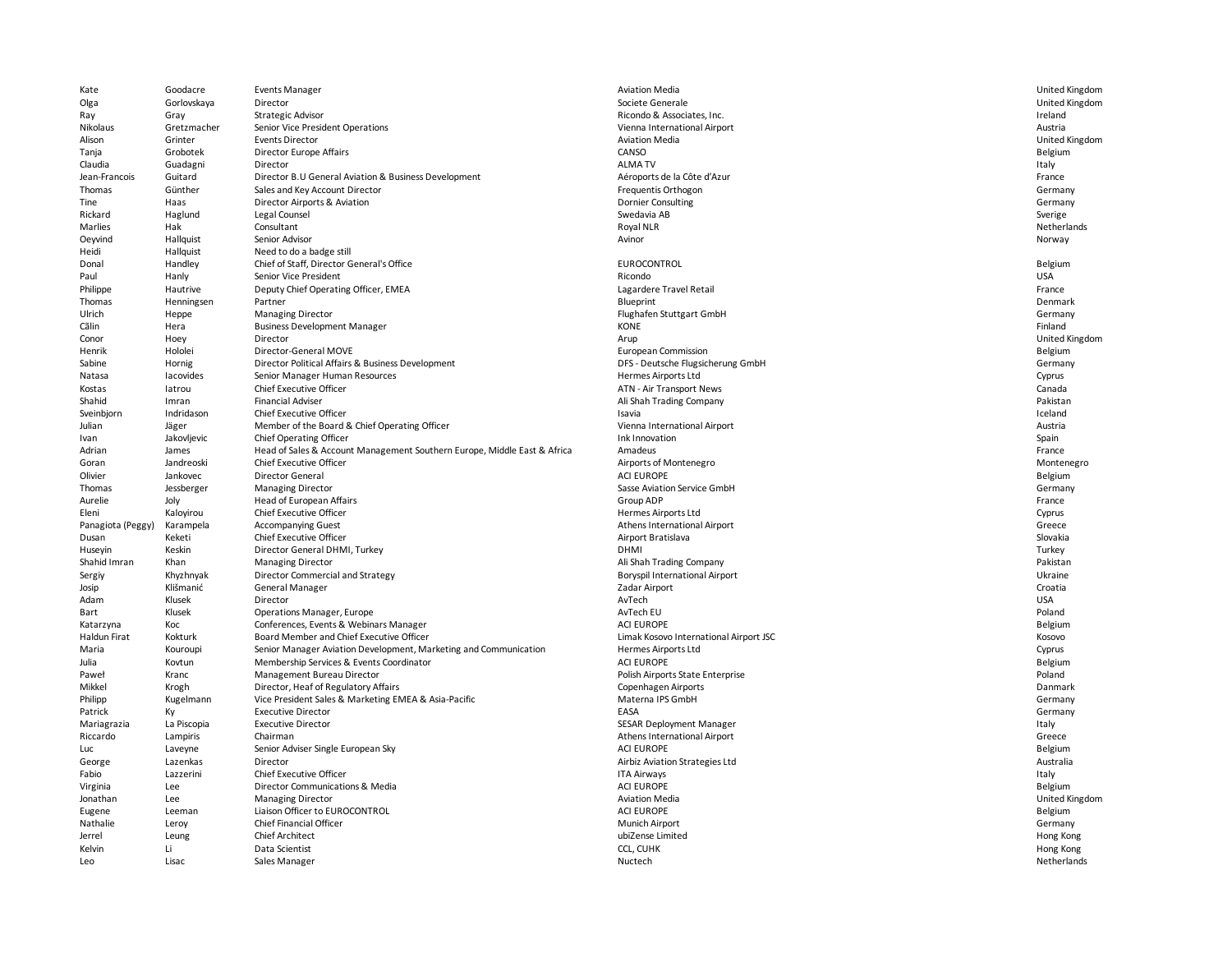| Andrea         | Lovelock         | Journalist                                           | L'Agenzia di Viaggi Magazine                                                                 | Italy                  |
|----------------|------------------|------------------------------------------------------|----------------------------------------------------------------------------------------------|------------------------|
| Frano          | Luetic           | General Manager                                      | Dubrovnik Airport                                                                            | Croatia                |
| Petro          | Lypovenko        | <b>AAUCA President</b>                               | Association "Airports of Ukraine" of civil aviation                                          | Ukraine                |
| Agata          | Łyżnik           | <b>Communications Manager</b>                        | <b>ACI EUROPE</b>                                                                            | Belgium                |
| Kimmo          | Mäki             | Chief Executive Officer                              | Finavia Corp.                                                                                | Finland                |
| Marco          | Mannocchi        | <b>Public Affairs Manager</b>                        | Neste                                                                                        | Belgium                |
| Alexis         | Maras            | Editor                                               | ATN - Air Transport News                                                                     | Canada                 |
| Javier         | Marin            | <b>Managing Director</b>                             | Airports, Aena                                                                               | Spain                  |
| Giuseppe       | Martino          | <b>Country Manager</b>                               | Flibco.com                                                                                   | Italy                  |
| Arianna        | Mastrobattista   | <b>Acompanying Guest</b>                             | SAGAT S.p.A.                                                                                 | Italy                  |
| Kerem          | Maybek           | Strategic Planning and Treasury Management Director  | Istanbul Sabiha Gokcen International Airport Investment Development and Operation Inc. (ISG) | Turkey                 |
| Catherine      | Mayer            | Vice President                                       | <b>SITA</b>                                                                                  | <b>USA</b>             |
| Maria Elena    | Mayoral Corcuera | Director of Airport Planning and Regulation Control  | Aena                                                                                         | Spain                  |
| Alan           | McCartney        | Director                                             | McCor Airport Solutions Limited                                                              | United Kingdom         |
| Liam           | Mckay            | Director of Corporate Affairs                        | London City Airport                                                                          | United Kingdom         |
| Michael        | McKay            | Founder                                              | The McKay Interview                                                                          | Switzerland            |
| Diego          | Melotti          | <b>Business Developer</b>                            | Flibco.com                                                                                   | Italy                  |
| Danielle       | Michel           | Membership Services & Events Director                | <b>ACI EUROPE</b>                                                                            | Belgium                |
| Tom            | Mockett          |                                                      | <b>NACO</b>                                                                                  | Netherlands            |
| Olivier        |                  | <b>Director Aviation Strategy</b>                    |                                                                                              |                        |
|                | Mongénie         | Airports Programme Manager                           | SESAR 3 Joint Undertaking                                                                    | Belgium                |
| Juan           | Montero          | Professor                                            | Florence School of Regulation                                                                | Italy                  |
| Courtney       | Moore            | AVP, Terminal Experience                             | Dallas Forth Worth International Airport                                                     | <b>USA</b>             |
| Nikos          | Moreau           | Vice president French Sales & Development Europe     | Green Furniture Concept                                                                      | France / Sweden        |
| Flavio         | Moretti          | Senior Account Manager                               | SITA                                                                                         | Italy                  |
| Nikolaus       | Munaretto        | Senior Corporate Partnerships Manager, EMEA          | Plug and Play                                                                                | Austria                |
| Roberto        | Naldi            | Amminisratore Delegato                               | Toscana Aeroporti S.p.A.                                                                     | Italy                  |
| Jacques        | Natchia          | General Manager                                      | <b>HUB PERFORMANCE</b>                                                                       | France                 |
| Alban          | Negret           | Head of Innovation & Corporate Venture               | Aéroports de Paris                                                                           | France                 |
| Greg           | Ng               | Software Engineer                                    | ubiZense Limited                                                                             | Hong Kong              |
| Alberto        | Niero            | Chairman and Chief Executive Officer                 | Lagardere Travel Retail                                                                      | Italy                  |
| <b>Nicolas</b> | Notebaert        | President                                            | <b>VINCI Airports</b>                                                                        | France                 |
| Alejandra      | Núñez Camacho    | Departamento de Relaciones Públicas                  | Aena                                                                                         | Spain                  |
| Laila          | Odina            | Chairperson of the Board                             | SJSC Riga International Airport                                                              | Latvia                 |
| Gianni         | Oliosi           | Senior Advisor Negotations                           | <b>SIXT</b>                                                                                  | Italy                  |
| Hendrik        | Orsinger         | Director                                             | Ricondo                                                                                      | United Kingdom         |
| Birgit         | Otto             | Executive Vice President & Chief Operating Officer   | Royal Schiphol Group                                                                         | Belgium                |
| Alexandros     | Ouzounopoulos    | <b>Sustainability Manager</b>                        | <b>ACI EUROPE</b>                                                                            | Belgium                |
| Fausto         | Palombelli       | President                                            | Assoclearance                                                                                | Italy                  |
| Stefania       | Palumbo          | <b>Marketing Manager</b>                             | <b>SIXT</b>                                                                                  | Italy                  |
| Veronica       | Pamio            | Vice President External Relations and Sustainability | Aeroporti di Roma                                                                            | Italy                  |
| Yiannis        | Paraschis        | Chief Executive Officer                              | Athens International Airport                                                                 | Greece                 |
| Laura          | Pascotto         | Partner                                              | F2I SGR S.p.A.                                                                               | Italy                  |
| Nicolas        | Paulissen        | Délégué Général                                      | Union des Aéroports Français (UAF)                                                           | France                 |
| Xhesika        | Peco             | <b>Airline Marketing</b>                             | Tirana International Airport                                                                 | Albania                |
| Jeff           | Peet             | <b>Managing Editor</b>                               | ALA News America Latina Aeronoticias                                                         | Canada                 |
| Klaas          | Pel              | Head of Renewable Aviation Regulation                | Neste                                                                                        | Netherlands            |
| Marco          | Pellegrino       | Head of Airside Operations and First Aid             | Aeroporti di Roma                                                                            | Italy                  |
| Tommaso        | Perazzolo        | <b>Head of Network Planning</b>                      | Flibco.com                                                                                   | Luxembourg             |
| Hanna          | Peresypkina      | Senior Manager of Network Development                | Aviation-Event                                                                               | Ukraine                |
| Fernando       | Perez-Pena       | Global Business Development Director                 | Dufry                                                                                        | Spain                  |
| Marco          | Pernetta         | <b>Managing Director</b>                             | Innsbruck Airport - TFG                                                                      | Austria                |
| Bernhard       | Persch           | Director Economics & Competition                     | Flughafenverband ADV                                                                         | Germany                |
| Sabahat        | Pervez           | International and Government Affairs Manager         | Emirates                                                                                     | United Arab Emirates   |
|                | Pierallini       |                                                      | Pierallini Studio Legale                                                                     | Italy                  |
| Laura<br>Yulia | Plyusnina        | Lawyer<br>Programme Development Coordinator          | <b>ACI EUROPE</b>                                                                            | Belgium                |
|                | Pochekuev        |                                                      | Ferrovial Airports                                                                           |                        |
| Dmitry         |                  | Senior Manager Corporate Development                 |                                                                                              | Spain                  |
| İsmail Hakkı   | Polat            | Chief Planning Officer                               | <b>İGA Istanbul Airport</b>                                                                  | Turkey                 |
| Nicolas        | Portolleau       | Europe Sales Manager                                 | IN Groupe                                                                                    | France                 |
| Jiri           | Pos              | <b>Chief Executive Officer</b>                       | Prague Airport                                                                               | Czech Republic         |
| Derek          | Provan           | <b>Chief Executive</b>                               | <b>AGS Airports Limited</b>                                                                  | United Kingdom         |
| Alessio        | Quaranta         | Director General of ENAC                             | Italian Civil Aviation Authority                                                             | Italy                  |
| Tangi          | Quemener         | Airline Editor                                       | Agence France-Presse                                                                         | France                 |
| Milan          | Racic            | Chief Executive Officer                              | Banja Luka International Airport                                                             | Bosnia and Herzegovina |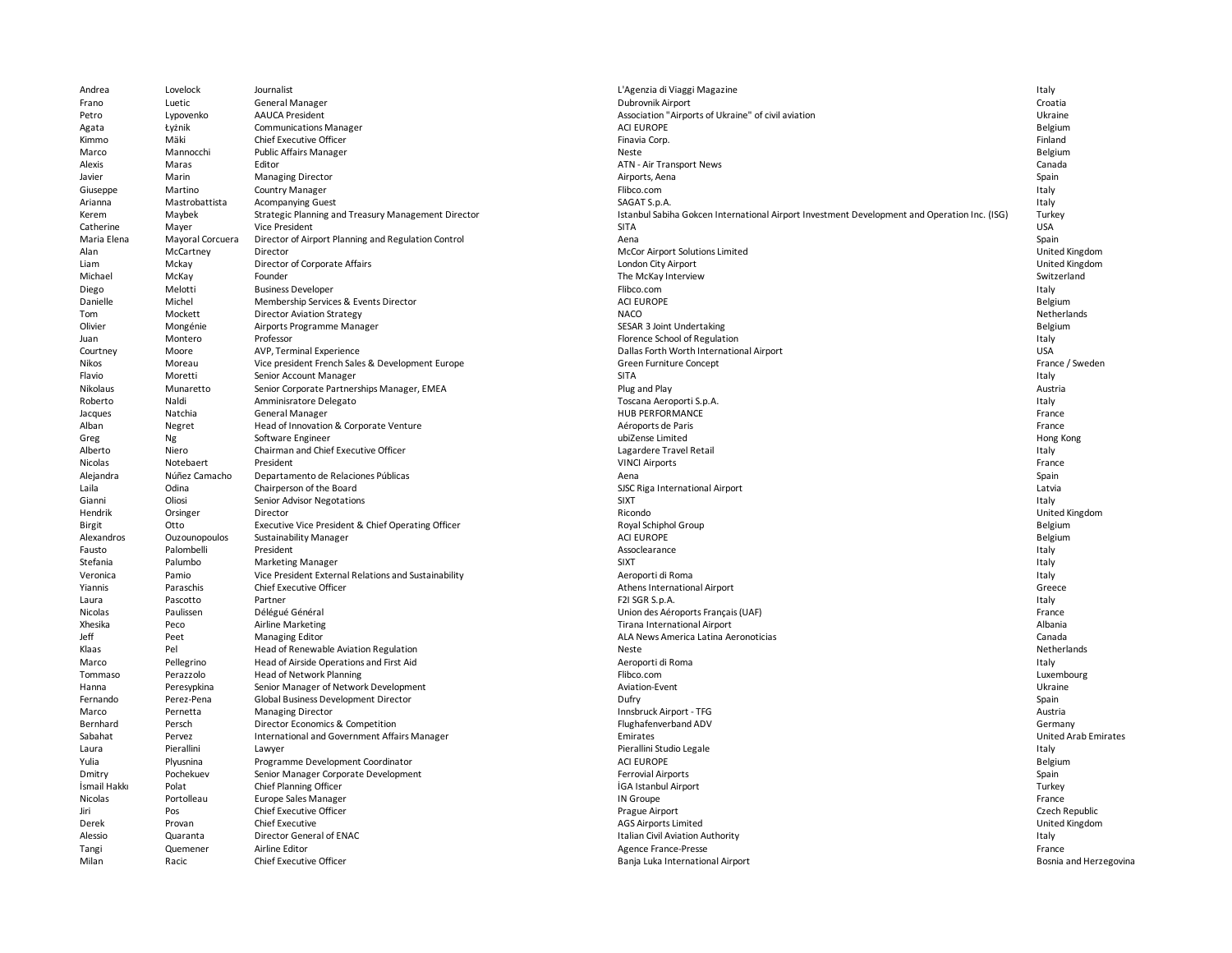| Petar             | Radulovic                | Deputy Chief Executive Officer                                                | Airports of Montenegro                  | Montenegro                |
|-------------------|--------------------------|-------------------------------------------------------------------------------|-----------------------------------------|---------------------------|
| Alexey            | Ratay                    | Chief Financial Officer                                                       | Kharkiv Airport                         | Ukraine                   |
| Jean-Luc          | Rauline                  | Vice President Airport Services                                               | <b>EMBROSS</b>                          | France                    |
| Thomas            | Reynaert                 | <b>Managing Director</b>                                                      | Airlines for Europe                     | Belgium                   |
| Marcel            | Riwalsky                 | <b>Managing Director</b>                                                      | DA! GmbH                                | Germany                   |
| Joaquin           |                          | Rodriguez Guerrero Head of Valencia Airport                                   | Aena                                    | Spain                     |
| Horacio           | Rossi                    | <b>Aviation Director</b>                                                      | <b>Mott MacDonald</b>                   | United Kingdom            |
| Xavier            | Rossinyol Espel          | Chief Executive Officer                                                       | Dufry                                   | Switzerland               |
| Nicolás           | Rubio                    | Chief Executive Officer of Americas                                           | Meridiam                                | Italy                     |
| Joshua            | Salsby                   | Strategy and Policy Coordinator                                               | <b>European Commission</b>              | Belgium                   |
| Kadri             | Samsunlu                 | Chief Executive Officer                                                       | İGA Istanbul Airport                    | Turkey                    |
| Iñaki             | San Miguel               | Sales Director - South Europe and South America                               | Materna IPS GmbH                        | Germany                   |
| Felipe            | Sánchez                  | Managing Director La Palma Airport                                            | Aena                                    | Spain                     |
| Giovanni Battista | Scalia                   | <b>Chief Executive Officer</b>                                                | GESAP Aeroporto di Palermo              | Italy                     |
| Giulia            | Scaramucci               | <b>Communications Coordinator</b>                                             | <b>ACI EUROPE</b>                       | Belgium                   |
| Monica            | Scarpa                   | Chief Executive Officer                                                       | Save Group                              | Italy                     |
| Max               | Schintlmeister           | <b>Managing Director</b>                                                      | Airport Experts GmbH                    | Austria                   |
| Ralf              | Schmid                   | Chief Executive Officer                                                       | Memmingen Airport                       | Deutschland               |
| André             | Schneider                | <b>Chief Executive Officer</b>                                                | Geneva Airport                          | Switzerland               |
| Robert            | Schuur                   | Co-Founder & Chief Executive Officer                                          | <b>GRASP Innovations</b>                | Netherlands               |
| Federico          | Scriboni                 | Head of Aviation Business Development                                         | Aeroporti di Roma                       | Italy                     |
| Francisco         | Sebastian                | Head of Legal Affairs                                                         | Ana - Aeroportos de Portugal, SA        | Portugal                  |
| Marco             | Sefifio                  | Senior Advisor                                                                | Meridiam                                | Italy                     |
| Sebastian         | Selmeier                 | Business Development Manager - Europe & CIS                                   | Munich Airport                          | Germany                   |
| Papa Diery        | Sène                     | Deputy General Manager                                                        | Teranga Surete Aeroportuaire            | Senegal                   |
| Gokhan            | Sengul                   | Corporate Communications Chief                                                | <b>İGA Istanbul Airport</b>             | Turkey                    |
| Katsiaryna        | Shchadrova               | <b>Business Developer</b>                                                     | Flibco.com                              | Luxembourg                |
| Ansgar            | Sickert                  | Liaison Officer to EASA                                                       | <b>ACI EUROPE</b>                       | Belgium                   |
| Gabriele          | Simmini                  | Editor                                                                        | L'Agenzia di Viaggi Magazine            | Italy                     |
| Robert            | Sinclair                 | Chief Executive Officer                                                       | London City Airport                     | United Kingdom            |
| Colin             | Smith                    | <b>Managing Director</b>                                                      | Air Partner CHS Ltd                     | United Kingdom            |
| Barbora           | Smolikova                | Manager of Partnerhips Management within SDM at SESAR Deployment Manager      | SESAR                                   | Belgium                   |
| Fabio             | Soleri                   | Head of Regulatory Affairs                                                    | Aeroporti di Roma                       | Italy                     |
| Emiliano          | Sorrenti                 | VP Information 6 Communication Technology                                     | Aeroporti di Roma                       | Italy                     |
| Stefano           | Sorze                    | Business Evaluations, Infrastructures Development and Maintenance Controlling | SEA SpA Società Esercizi Aerportuali    | Italy                     |
| Giovanna          | Speranza                 | <b>Manager National Press</b>                                                 | <b>ITA Airways</b>                      | Italy                     |
| Taco              | Spoor                    | <b>Business Development Europe</b>                                            | <b>NACO</b>                             | Netherlands               |
| Michael           | Stanton-Geddes           | Head of Economics & Competition                                               | <b>ACI EUROPE</b>                       | Belgium                   |
| Thomas            | Stiegmaier               | <b>Public Affairs</b>                                                         | Vienna International Airport            | Austria                   |
| Ulrich            | Stiller                  | Senior Expert Business Development                                            | Airport Research Center GmbH            | Germany                   |
| Matthias          | Suhr                     | Director                                                                      | EuroAirport                             | Switzerland               |
| Stefan            | Świątkowski              | Deputy Chief Executive Officer                                                | Polish Airports State Enterprise        | Poland                    |
| Gert              | Taeymans                 | VP Western Europe                                                             | ADB SAFEGATE                            | Belgium                   |
| Monica            | Tai Chew                 | Registrar                                                                     | ACI-ICAO AMPAP                          | Canada                    |
| Fabrizio          | Tarola                   | Area Manager Central Italy                                                    | <b>SIXT</b>                             | Italy                     |
| Gloria            | Tarpley                  | DFW Airport Board                                                             | Dallas Fort Worth International Airport | <b>USA</b>                |
| Jane              | Thompson                 | Director                                                                      | <b>ICF</b>                              | United Kingdom            |
| Kristallia        | Tiligadis                | Principal - Aviation Governance & Customer Experience                         | Mott MacDonald                          | United Kingdom            |
| William           | Todts                    | <b>Executive Director</b>                                                     | Transport & Environment                 | Belgium                   |
| Corrado           | Trippa                   | Lead Analyst                                                                  | Moody's Investors Service               | Spain                     |
| Marco             | Troncone                 | <b>Chief Executive Officer</b>                                                | Aeroporti di Roma                       | Italy                     |
| Carlo             | Tursi                    | <b>Chief Executive Officer</b>                                                | Urban Blue                              | Italy                     |
| Riivo             | Tuvike                   | Chief Executive Officer                                                       | <b>Tallinn Airport AS</b>               | Estonia                   |
| Luc               | Tytgat                   | EASA Director Strategy and Safety Management                                  | EASA                                    | Germany                   |
| Ruud              | Ummels                   | <b>Managing Director</b>                                                      | To70                                    | Netherlands               |
| Alberto           | Valenza                  | VP Human Capital & Organization, Health & Safety                              | Aeroporti di Roma                       | italy                     |
| Erik              | Van Ockenburg            | Group Chief Financial Officer                                                 | ADB SAFEGATE                            | Belgium                   |
| Jozsef            | Varadi                   | <b>Chief Executive Officer</b>                                                | Wizz Air                                | Hungary                   |
| Anna              | Vasila                   | Head, Sustainability and Industry Affairs                                     | Athens International Airport            | Greece                    |
| Nazareno          | Ventola                  | Chief Executive Officer & Managing Director                                   | Aeroporto G. Marconi di Bologna SpA     | Italy                     |
| Michael           | Verhage                  | Co-Founder & Chief Operating Officer                                          | <b>GRASP Innovations</b>                | Netherlands               |
|                   |                          |                                                                               |                                         |                           |
|                   |                          |                                                                               |                                         |                           |
| Mikko<br>Pavel    | Viinikainen<br>Vychodsky | Vice Presidend Sustainability and Environment<br>Chief Financial Officer      | Finavia Corporation<br>Prague Airport   | Finland<br>Czech Republic |